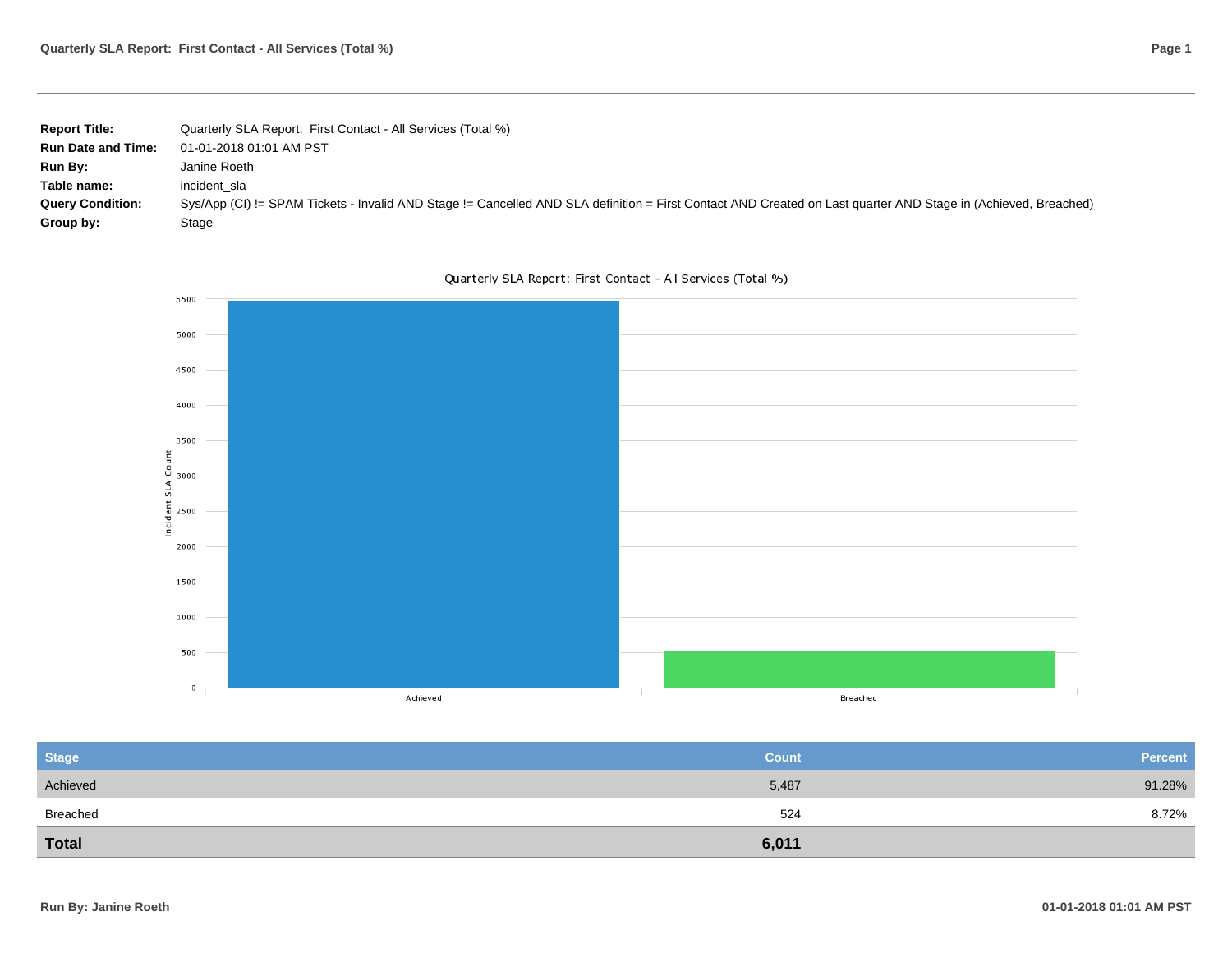| <b>Report Title:</b>      | Quarterly SLA Report: First Contact - All Services                                                                                                             |
|---------------------------|----------------------------------------------------------------------------------------------------------------------------------------------------------------|
| <b>Run Date and Time:</b> | 01-01-2018 01:00 AM PST                                                                                                                                        |
| <b>Run By:</b>            | Janine Roeth                                                                                                                                                   |
| Table name:               | incident sla                                                                                                                                                   |
| <b>Query Condition:</b>   | Sys/App (CI) != SPAM Tickets - Invalid AND Stage != Cancelled AND SLA definition = First Contact AND Created on Last quarter AND Stage in (Achieved, Breached) |
| Group by:                 | Service                                                                                                                                                        |





| <b>Service Totals</b>                             | <b>Count Totals</b> | <b>Percent</b> |
|---------------------------------------------------|---------------------|----------------|
| <b>Accounts and Passwords Total</b>               | 775                 | 12.89%         |
| <b>Desktop Support (SDS) Total</b>                | 576                 | $9.58\%$       |
| <b>Academic Systems Application Support Total</b> | 356                 | 5.92%          |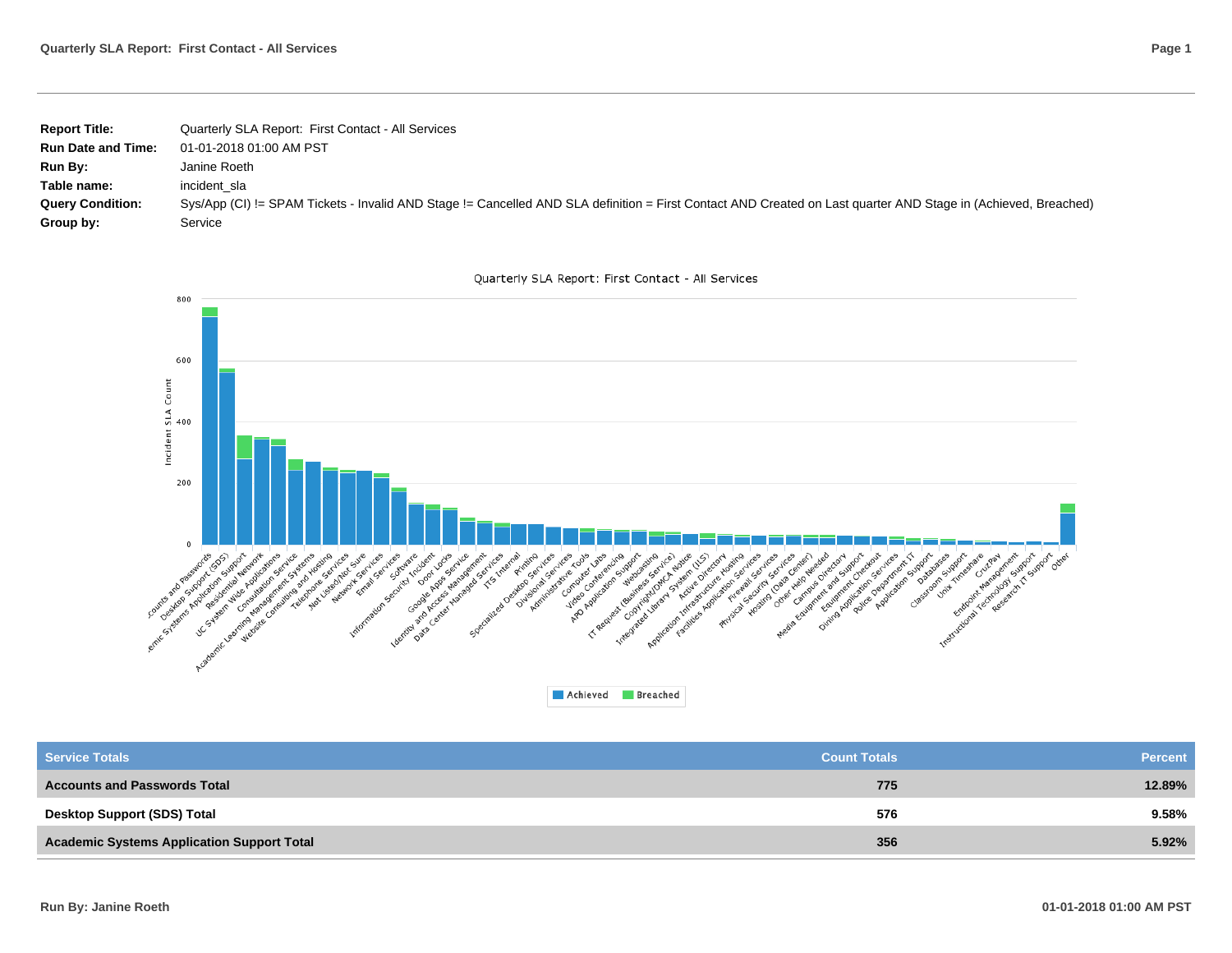| <b>Service Totals</b>                                       | <b>Count Totals</b> | <b>Percent</b> |
|-------------------------------------------------------------|---------------------|----------------|
| <b>Residential Network Total</b>                            | 352                 | 5.86%          |
| <b>UC System Wide Applications Total</b>                    | 346                 | 5.76%          |
| <b>Consultation Service Total</b>                           | 281                 | 4.67%          |
| <b>Academic Learning Management Systems</b><br><b>Total</b> | 271                 | 4.51%          |
| <b>Website Consulting and Hosting Total</b>                 | 254                 | 4.23%          |
| <b>Telephone Services Total</b>                             | 247                 | 4.11%          |
| .Not Listed/Not Sure Total                                  | 244                 | 4.06%          |
| <b>Network Services Total</b>                               | 234                 | 3.89%          |
| <b>Email Services Total</b>                                 | 187                 | 3.11%          |
| <b>Software Total</b>                                       | 138                 | 2.3%           |
| <b>Information Security Incident Total</b>                  | 133                 | 2.21%          |
| <b>Door Locks Total</b>                                     | 121                 | 2.01%          |
| <b>Google Apps Service Total</b>                            | 90                  | 1.5%           |
| <b>Identity and Access Management Total</b>                 | 80                  | 1.33%          |
| Data Center Managed Services Total                          | 72                  | 1.2%           |
| <b>ITS Internal Total</b>                                   | 68                  | 1.13%          |
| <b>Printing Total</b>                                       | 68                  | 1.13%          |
| <b>Specialized Desktop Services Total</b>                   | 62                  | 1.03%          |
| <b>Divisional Services Total</b>                            | 55                  | 0.91%          |
| <b>Administrative Tools Total</b>                           | 54                  | 0.9%           |
| <b>Computer Labs Total</b>                                  | 51                  | 0.85%          |
| <b>Video Conferencing Total</b>                             | 50                  | 0.83%          |
| <b>APO Application Support Total</b>                        | 49                  | 0.82%          |
| <b>Webcasting Total</b>                                     | 45                  | 0.75%          |
| <b>IT Request (Business Service) Total</b>                  | 44                  | 0.73%          |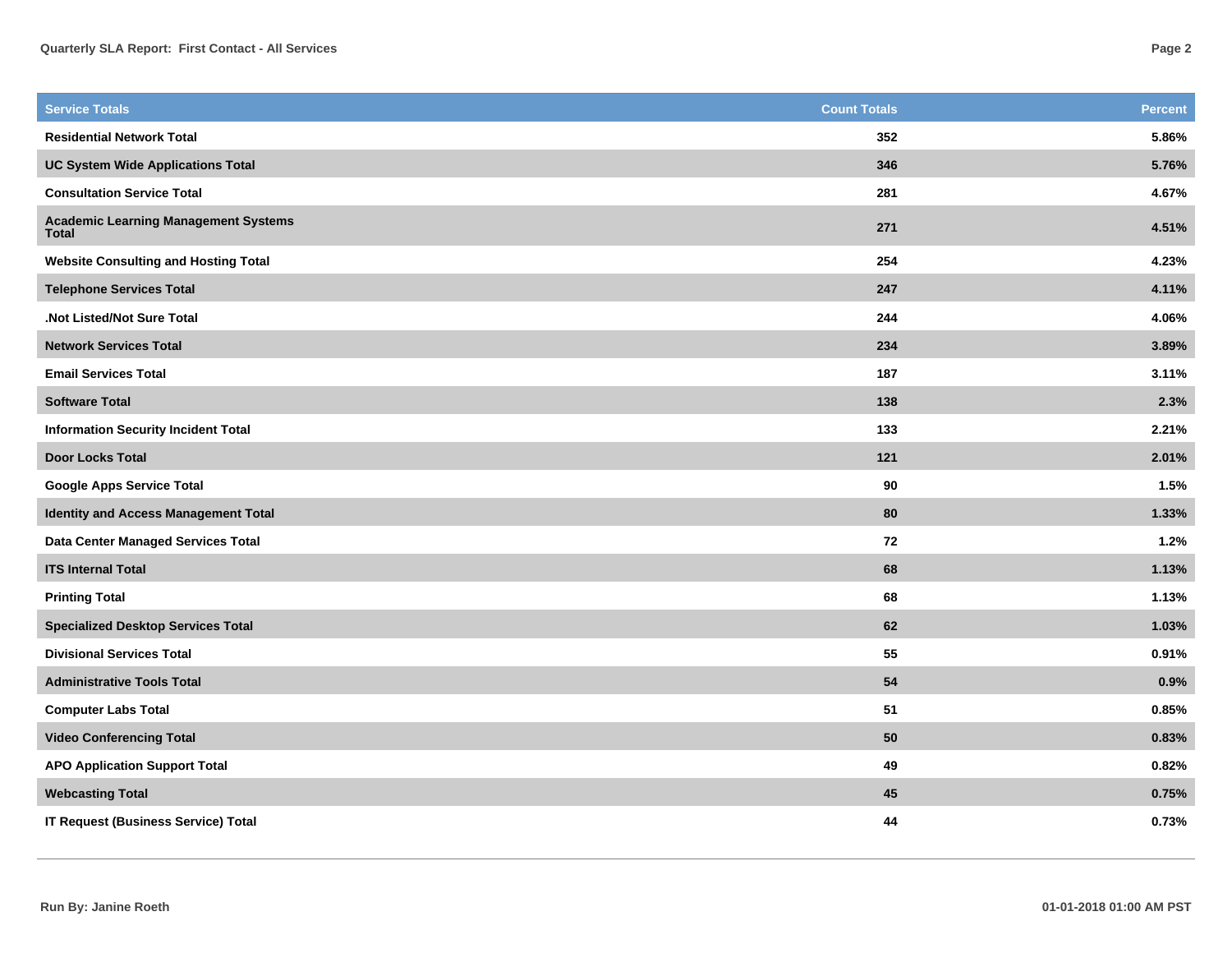| <b>Service Totals</b>                           | <b>Count Totals</b> | <b>Percent</b> |
|-------------------------------------------------|---------------------|----------------|
| <b>Copyright/DMCA Notice Total</b>              | 38                  | 0.63%          |
| Integrated Library System (ILS) Total           | 38                  | 0.63%          |
| <b>Active Directory Total</b>                   | 36                  | 0.6%           |
| <b>Application Infrastructure Hosting Total</b> | 35                  | 0.58%          |
| <b>Facilities Application Services Total</b>    | 35                  | 0.58%          |
| <b>Firewall Services Total</b>                  | 34                  | 0.57%          |
| <b>Physical Security Services Total</b>         | 34                  | 0.57%          |
| <b>Hosting (Data Center) Total</b>              | 33                  | 0.55%          |
| <b>Other Help Needed Total</b>                  | 33                  | 0.55%          |
| <b>Campus Directory Total</b>                   | 32                  | 0.53%          |
| <b>Media Equipment and Support Total</b>        | 32                  | 0.53%          |
| <b>Equipment Checkout Total</b>                 | 28                  | 0.47%          |
| <b>Dining Application Services Total</b>        | 26                  | 0.43%          |
| <b>Police Department IT Total</b>               | 23                  | 0.38%          |
| <b>Application Support Total</b>                | 22                  | 0.37%          |
| <b>Databases Total</b>                          | 20                  | 0.33%          |
| <b>Classroom Support Total</b>                  | 16                  | 0.27%          |
| <b>Unix Timeshare Total</b>                     | 15                  | 0.25%          |
| <b>CruzPay Total</b>                            | 11                  | 0.18%          |
| <b>Endpoint Management Total</b>                | 11                  | 0.18%          |
| <b>Instructional Technology Support Total</b>   | 11                  | 0.18%          |
| <b>Research IT Support Total</b>                | 10                  | 0.17%          |
| <b>Other Total</b>                              | 135                 | 2.25%          |

| <b>Service</b>                | Stage    | <b>Count</b> | <b>Percent</b> |
|-------------------------------|----------|--------------|----------------|
| <b>Accounts and Passwords</b> | Achieved | 743          | 95.87%         |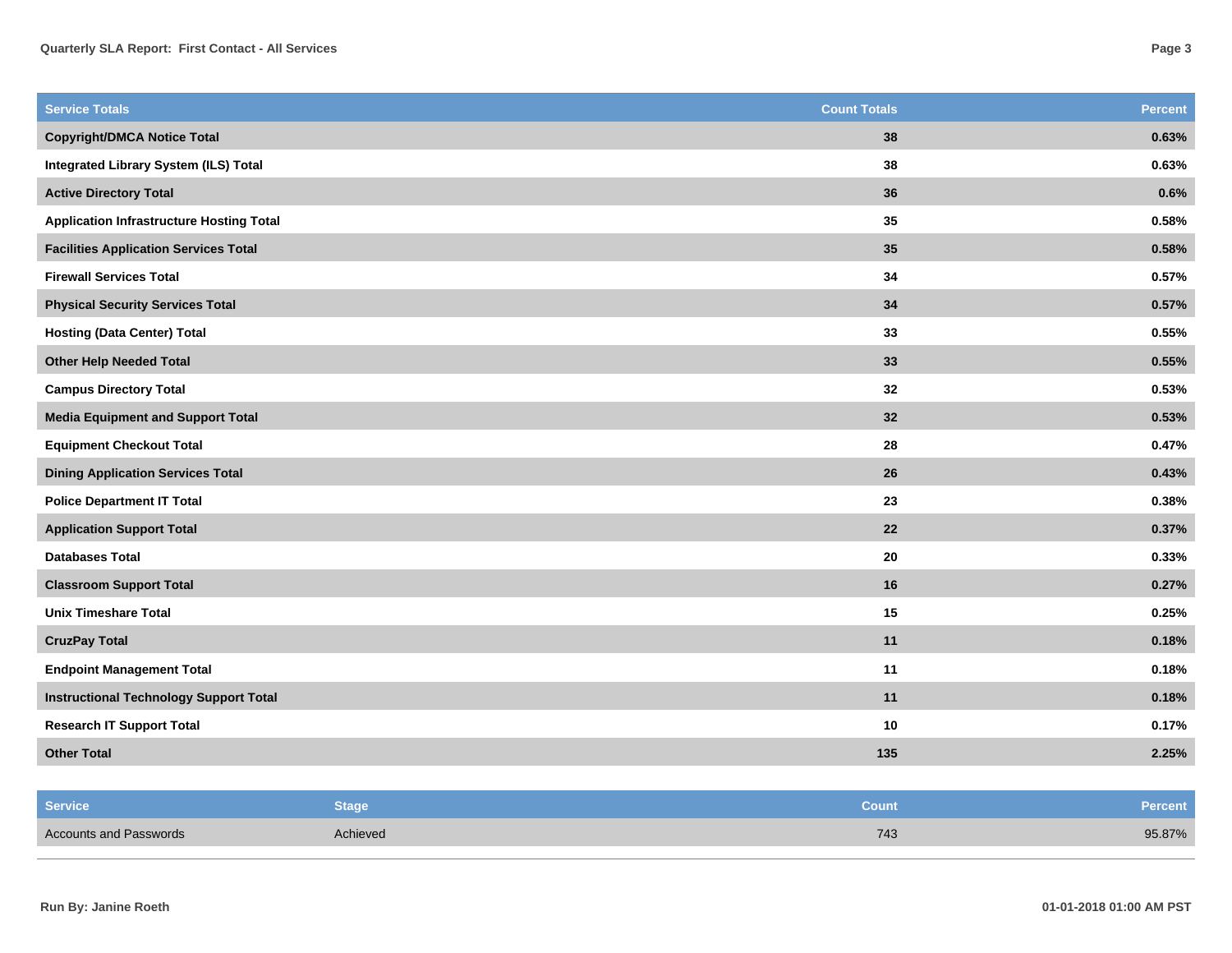| <b>Service</b>                       | <b>Stage</b>    | <b>Count</b> | <b>Percent</b> |
|--------------------------------------|-----------------|--------------|----------------|
|                                      | <b>Breached</b> | 32           | 4.13%          |
|                                      |                 |              |                |
| Desktop Support (SDS)                | Achieved        | 563          | 97.74%         |
|                                      | Breached        | 13           | 2.26%          |
|                                      |                 |              |                |
| Academic Systems Application Support | Achieved        | 280          | 78.65%         |
|                                      | <b>Breached</b> | 76           | 21.35%         |
|                                      |                 |              |                |
| <b>Residential Network</b>           | Achieved        | 344          | 97.73%         |
|                                      | Breached        | $\bf 8$      | 2.27%          |
|                                      |                 |              |                |
| <b>UC System Wide Applications</b>   | Achieved        | 323          | 93.35%         |
|                                      | Breached        | 23           | 6.65%          |
|                                      |                 |              |                |
| <b>Consultation Service</b>          | Achieved        | 244          | 86.83%         |
|                                      | Breached        | $37\,$       | 13.17%         |
|                                      |                 |              |                |
| Academic Learning Management Systems | Achieved        | 271          | 100%           |
|                                      |                 |              |                |
| Website Consulting and Hosting       | Achieved        | 241          | 94.88%         |
|                                      | Breached        | 13           | 5.12%          |
|                                      |                 |              |                |
| <b>Telephone Services</b>            | Achieved        | 235          | 95.14%         |
|                                      | Breached        | 12           | 4.86%          |
|                                      |                 |              |                |
| .Not Listed/Not Sure                 | Achieved        | 241          | 98.77%         |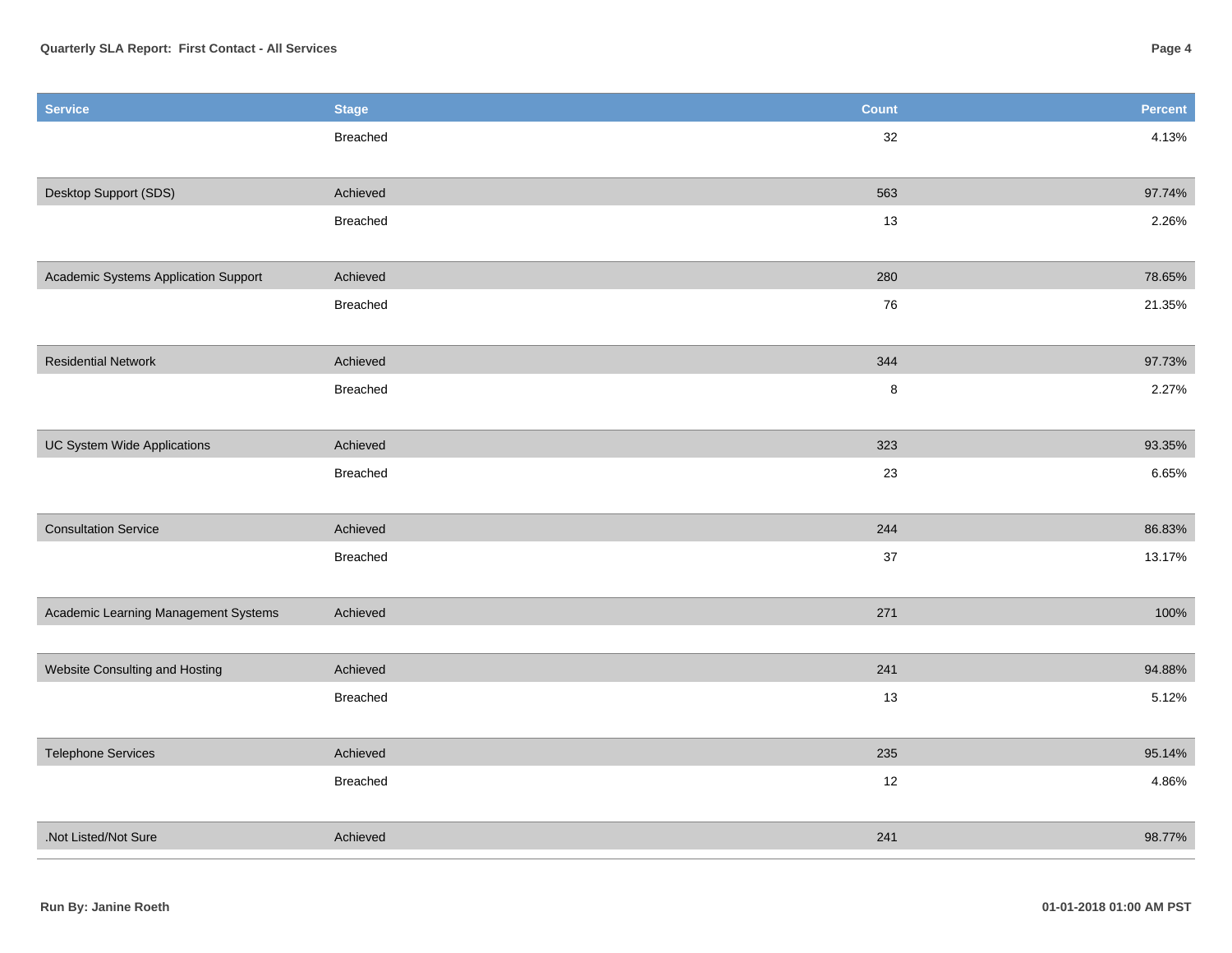| <b>Service</b>                 | <b>Stage</b> | <b>Count</b>     | Percent |
|--------------------------------|--------------|------------------|---------|
|                                | Breached     | $\mathbf 3$      | 1.23%   |
|                                |              |                  |         |
| <b>Network Services</b>        | Achieved     | 220              | 94.02%  |
|                                | Breached     | 14               | 5.98%   |
|                                |              |                  |         |
| <b>Email Services</b>          | Achieved     | 174              | 93.05%  |
|                                | Breached     | 13               | 6.95%   |
|                                |              |                  |         |
| Software                       | Achieved     | 133              | 96.38%  |
|                                | Breached     | $\overline{5}$   | 3.62%   |
|                                |              |                  |         |
| Information Security Incident  | Achieved     | 116              | 87.22%  |
|                                | Breached     | $17$             | 12.78%  |
|                                |              |                  |         |
| Door Locks                     | Achieved     | 112              | 92.56%  |
|                                | Breached     | $\boldsymbol{9}$ | 7.44%   |
|                                |              |                  |         |
| Google Apps Service            | Achieved     | 76               | 84.44%  |
|                                | Breached     | 14               | 15.56%  |
|                                |              |                  |         |
| Identity and Access Management | Achieved     | 69               | 86.25%  |
|                                | Breached     | 11               | 13.75%  |
|                                |              |                  |         |
| Data Center Managed Services   | Achieved     | 58               | 80.56%  |
|                                | Breached     | 14               | 19.44%  |
|                                |              |                  |         |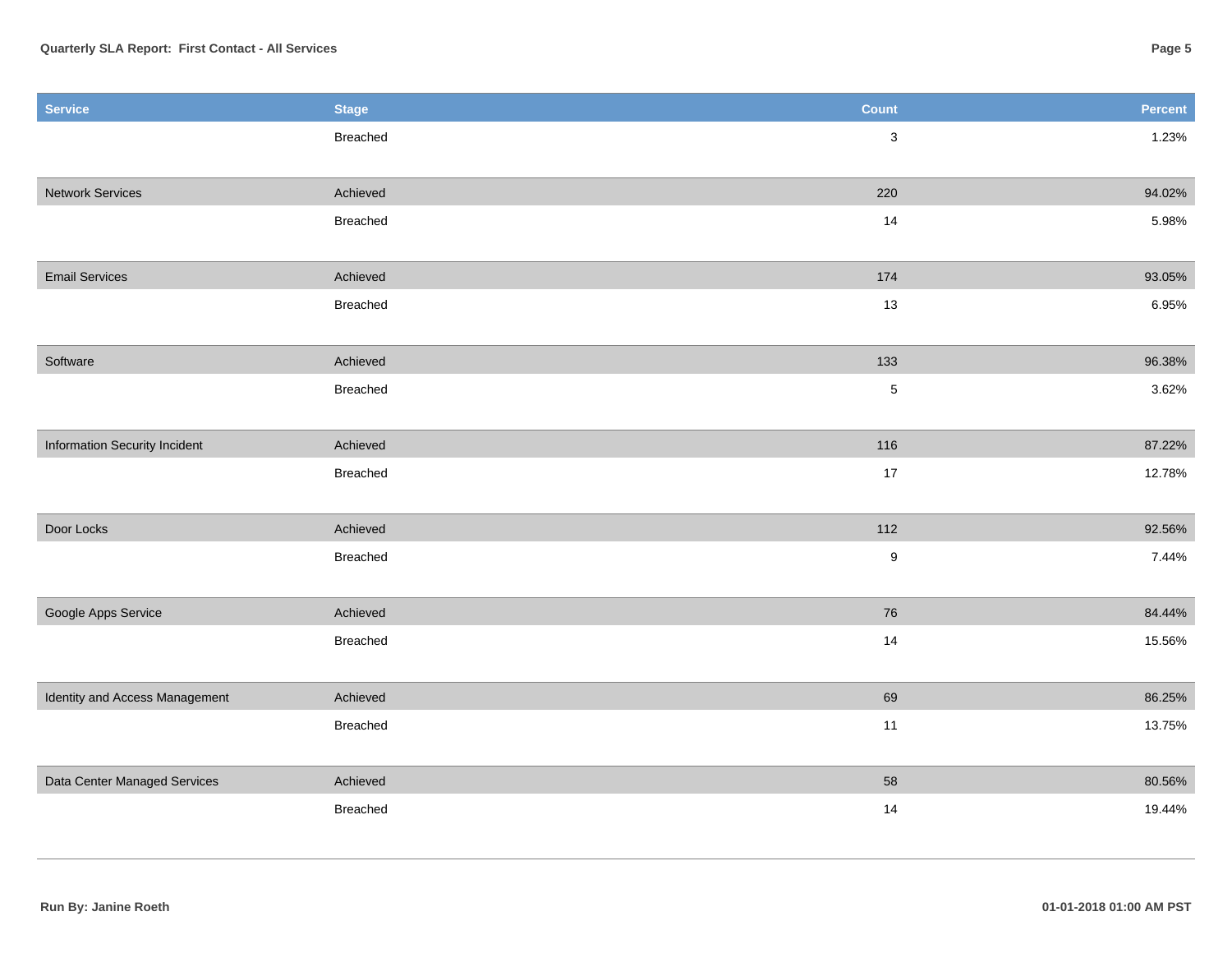| <b>Service</b>                      | <b>Stage</b>    | <b>Count</b>              | Percent |
|-------------------------------------|-----------------|---------------------------|---------|
| <b>ITS</b> Internal                 | Achieved        | $67\,$                    | 98.53%  |
|                                     | Breached        | $\mathbf{1}$              | 1.47%   |
|                                     |                 |                           |         |
| Printing                            | Achieved        | 68                        | 100%    |
|                                     |                 |                           |         |
| <b>Specialized Desktop Services</b> | Achieved        | 59                        | 95.16%  |
|                                     | <b>Breached</b> | $\sqrt{3}$                | 4.84%   |
|                                     |                 |                           |         |
| <b>Divisional Services</b>          | Achieved        | 54                        | 98.18%  |
|                                     | <b>Breached</b> | $\mathbf{1}$              | 1.82%   |
|                                     |                 |                           |         |
| <b>Administrative Tools</b>         | Achieved        | $40\,$                    | 74.07%  |
|                                     | Breached        | 14                        | 25.93%  |
|                                     |                 |                           |         |
| Computer Labs                       | Achieved        | 48                        | 94.12%  |
|                                     | Breached        | $\ensuremath{\mathsf{3}}$ | 5.88%   |
|                                     |                 |                           |         |
| Video Conferencing                  | Achieved        | 43                        | 86%     |
|                                     | Breached        | $\overline{7}$            | 14%     |
|                                     |                 |                           |         |
| <b>APO Application Support</b>      | Achieved        | 45                        | 91.84%  |
|                                     | Breached        | $\overline{4}$            | 8.16%   |
|                                     |                 |                           |         |
| Webcasting                          | Achieved        | 26                        | 57.78%  |
|                                     | Breached        | $19$                      | 42.22%  |
|                                     |                 |                           |         |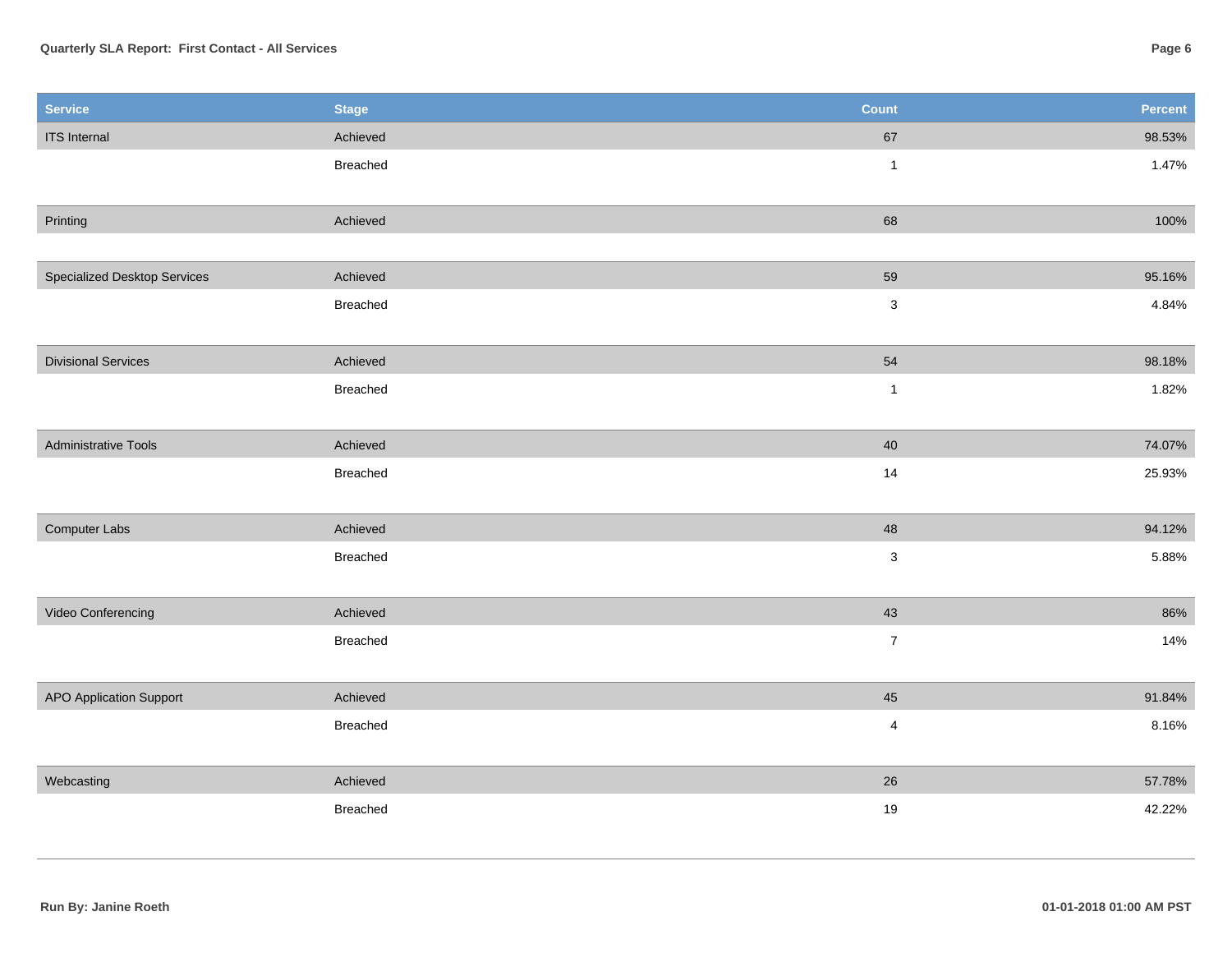## **Quarterly SLA Report: First Contact - All Services**

| <b>Service</b>                         | <b>Stage</b>    | <b>Count</b>     | Percent |
|----------------------------------------|-----------------|------------------|---------|
| IT Request (Business Service)          | Achieved        | $35\,$           | 79.55%  |
|                                        | Breached        | $\boldsymbol{9}$ | 20.45%  |
| Copyright/DMCA Notice                  | Achieved        | 36               | 94.74%  |
|                                        | Breached        | $\sqrt{2}$       | 5.26%   |
| Integrated Library System (ILS)        | Achieved        | 21               | 55.26%  |
|                                        | Breached        | 17               | 44.74%  |
| <b>Active Directory</b>                | Achieved        | 32               | 88.89%  |
|                                        | <b>Breached</b> | $\overline{4}$   | 11.11%  |
| Application Infrastructure Hosting     | Achieved        | 24               | 68.57%  |
|                                        | Breached        | 11               | 31.43%  |
| <b>Facilities Application Services</b> | Achieved        | 32               | 91.43%  |
|                                        | Breached        | $\sqrt{3}$       | 8.57%   |
| <b>Firewall Services</b>               | Achieved        | 24               | 70.59%  |
|                                        | Breached        | $10$             | 29.41%  |
| <b>Physical Security Services</b>      | Achieved        | 29               | 85.29%  |
|                                        | Breached        | $\,$ 5 $\,$      | 14.71%  |
| Hosting (Data Center)                  | Achieved        | 23               | 69.7%   |
|                                        | <b>Breached</b> | 10               | 30.3%   |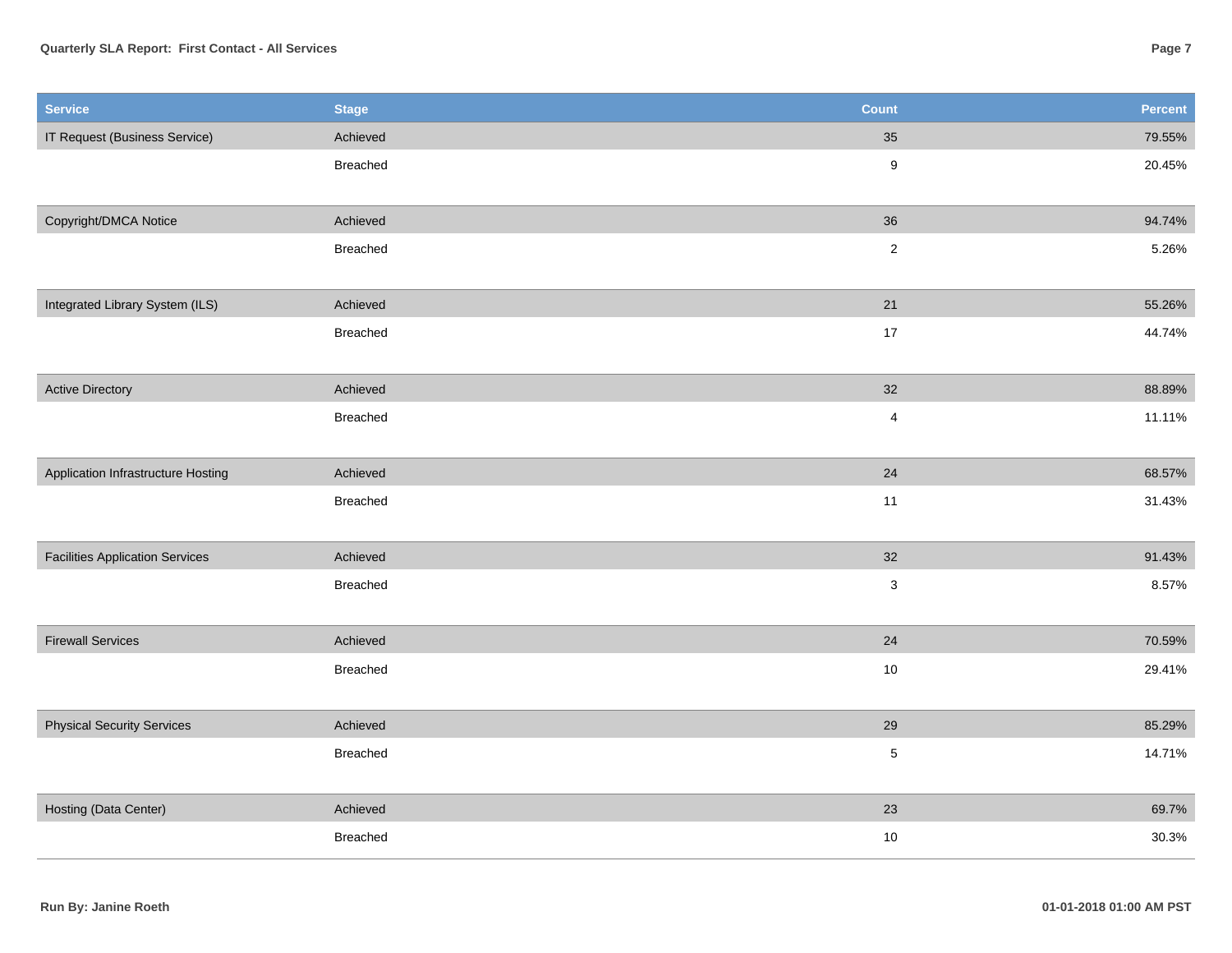| <b>Service</b>                     | <b>Stage</b> | <b>Count</b>     | Percent |
|------------------------------------|--------------|------------------|---------|
|                                    |              |                  |         |
| Other Help Needed                  | Achieved     | 23               | 69.7%   |
|                                    | Breached     | $10$             | 30.3%   |
|                                    |              |                  |         |
| <b>Campus Directory</b>            | Achieved     | 31               | 96.88%  |
|                                    | Breached     | $\mathbf{1}$     | 3.13%   |
|                                    |              |                  |         |
| Media Equipment and Support        | Achieved     | 26               | 81.25%  |
|                                    | Breached     | $\,6\,$          | 18.75%  |
|                                    |              |                  |         |
| <b>Equipment Checkout</b>          | Achieved     | 26               | 92.86%  |
|                                    | Breached     | $\sqrt{2}$       | 7.14%   |
|                                    |              |                  |         |
| <b>Dining Application Services</b> | Achieved     | $17$             | 65.38%  |
|                                    | Breached     | $\boldsymbol{9}$ | 34.62%  |
| Police Department IT               | Achieved     | 13               | 56.52%  |
|                                    | Breached     | $10$             | 43.48%  |
|                                    |              |                  |         |
| <b>Application Support</b>         | Achieved     | $18\,$           | 81.82%  |
|                                    | Breached     | $\overline{4}$   | 18.18%  |
|                                    |              |                  |         |
| Databases                          | Achieved     | 13               | 65%     |
|                                    | Breached     | $\overline{7}$   | 35%     |
|                                    |              |                  |         |
| Classroom Support                  | Achieved     | 15               | 93.75%  |